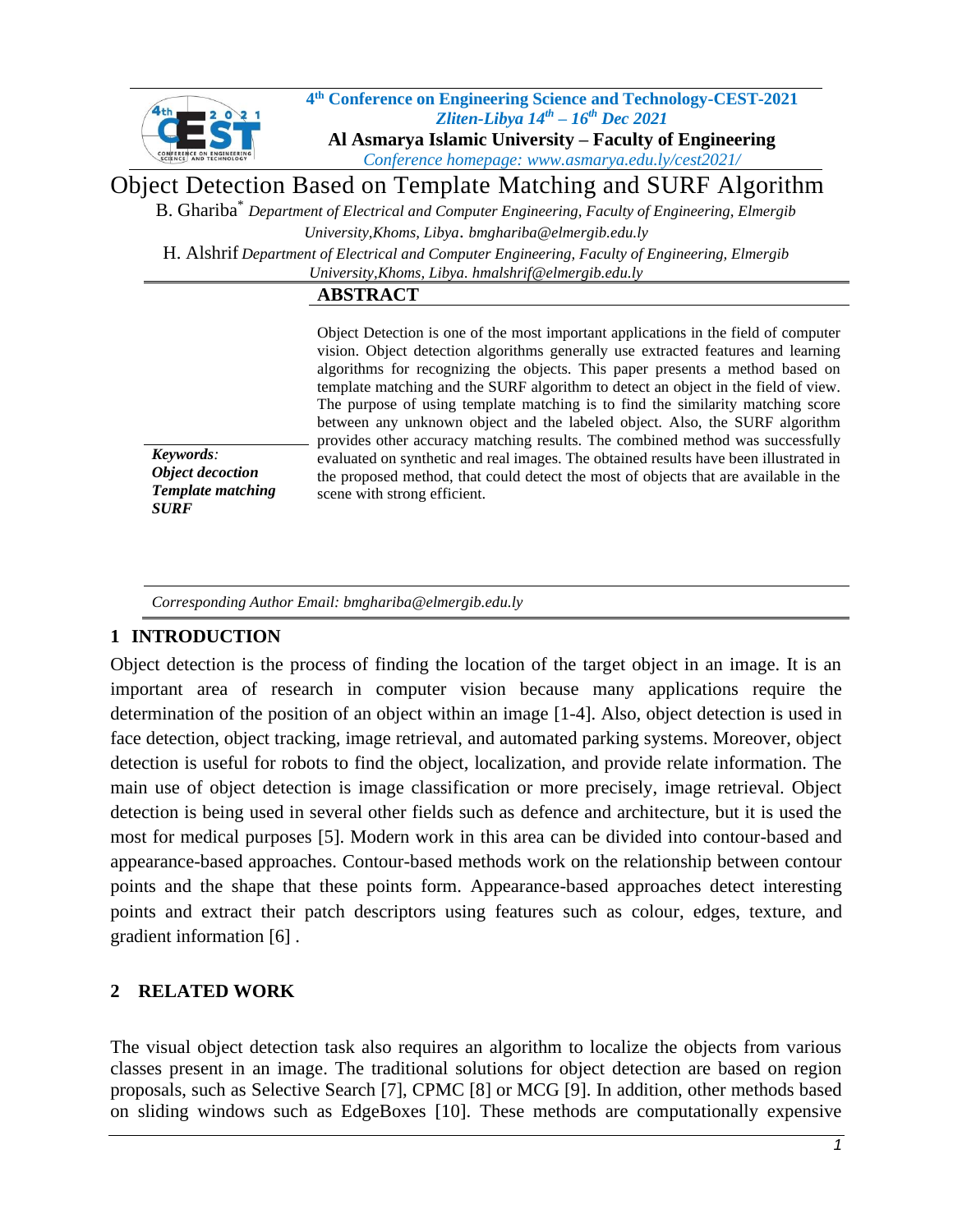because rely on a large number of object proposals. Recently, most of the methods of object detection are based on the Convolutional Neural Networks, such as R-CNN [\[11\]](#page-9-7) algorithm and explore two directions for further performance improvement. The first direction is to make the underlying CNN deeper. The second direction is to combine semantic segmentation [\[12\]](#page-9-8). Also, Other works focus on speeding up the computation time [\[13\]](#page-9-9), [\[14\]](#page-9-10), [\[15\]](#page-9-11).

## **3 MATERIALS AND METHODS**

### **3.1 TEMPLATE MATCHING**

Template matching is a method in digital image processing to find small parts of an image which correspond to a template image. This method is widely used in object detection fields such as surveillance, object tracking, robotics, and medical imaging. There are two types of template matching methods. The first is based on the histogram method and the second is based on the feature extraction method. Template matching methods use an image patch (template), prepared to a certain feature of the search image, which we want to detect. This technique uses one of the matching score methods such as cross-correlation (CC) or Sum of absolute differences (SAD), which can be easily applied on grey images or edge images. The cross-correlation output will be the highest at places where the image frame matches the mask frame, where large image values get multiplied by large mask values. General classifications of template or image matching approaches are: Template-based approaches and Feature-based approaches

• Template- based approach

This method is sometimes called the area-based approach, correlation like methods, or template matching. This method is more suitable for the templates which have no strong features with images, since they operate directly on the bulk of values. Matches are evaluated based on the intensity values of both images and templates [\[16,](#page-9-12) [17\]](#page-9-13).

• Featured-based approach

 This method is appropriate when the template image and the reference has more correspondence with respect to features and control points. There are many kinds of features such as points, curves, surface model, and edges that should be matched. Here, the goal is to locate the pair wise connection between the template and the reference using their descriptor of features [\[18\]](#page-9-14).

### **3.2 SIMILARITY MEASURE**

The similarity measure is the measure of how similar two data objects are. The similarity measure in a data mining context is a distance with dimensions representing features of an object. If this distance is small, it wills the high degree of similarity where a large distance will be a low degree of similarity. Matching technique not only takes the similarity measures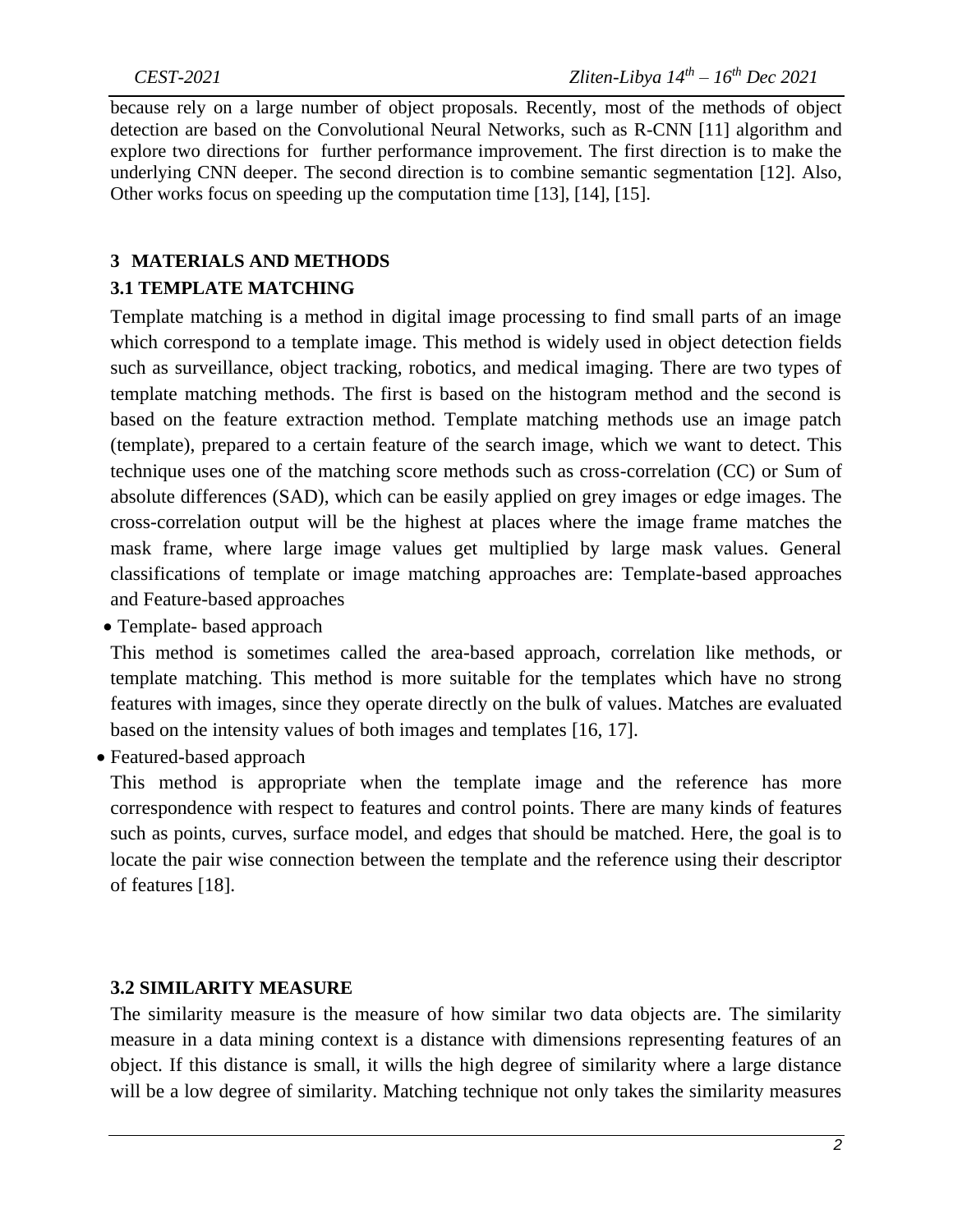but also calculates the error between images depending on its difference using Mean Squared Error (MSE) metric:

$$
MSE = \frac{\sum [Temperature(x,y) - Target(x,y)]}{Number of pixels},
$$
\n(1)

Where, Temporary  $(x, y)$  and Target  $(x, y)$  are the intensity values of Template and input image, respectively.

There are many methods of similarity measures such as: Euclidean Distance, Cross-Correlation (CC), Sum of Squared Differences (SSD), and Sum of Absolute Differences (SAD).

## **3.2.1 Euclidean Distance**

This method is the most common use of distance. In most cases when we refer to distance, we will mention the Euclidean distance. This method is simple in calculation and is the best proximity measure. In addition, the Euclidean distance between two points is the length of the path connection to them. Fig. 1 shows how to calculate Euclidean distance.



*Figure. 1. The Euclidean distance*

## **3.2.2 Cross-Correlation (CC)**

Cross-correlation is the measure of similarity of two series as a function of the displacement of one relative to the other. This is also known as sliding dot product or sliding inner product. CC has applications in pattern recognition and signal processing. For continuous function f and g, the cross correlation is defined as:

$$
(f * g)(\tau) = \int_{-\infty}^{\infty} f(t)^* g(t + \tau) dt, \tag{2}
$$

Where  $f(t)^*$  is denoted complicate conjugate of f, and the T is the displacement.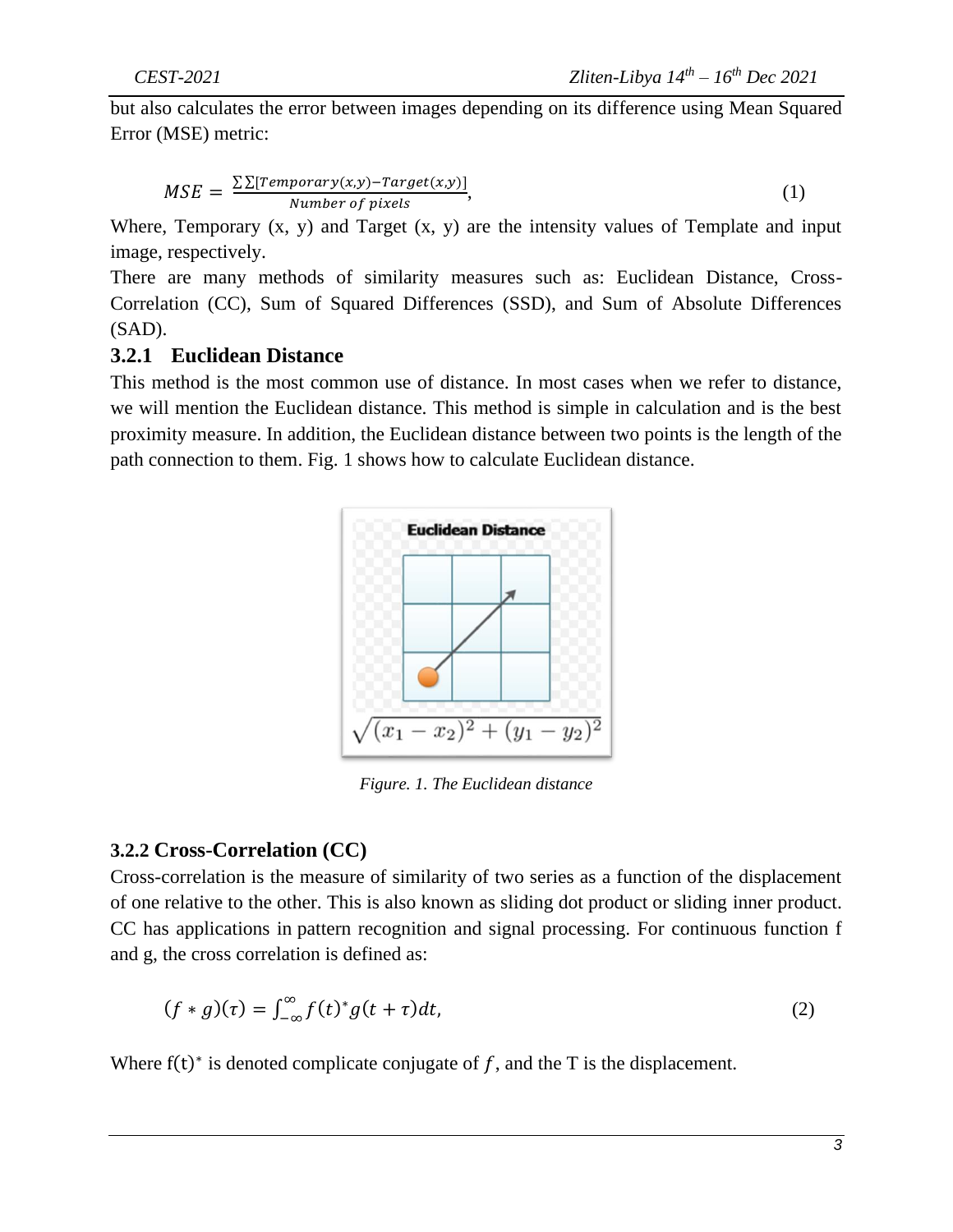The cross-correlation is the same as the convolution of two functions. There is another name which called auto-correlation which is the cross- correlation of the signal with itself [7]. Fig. 2 explains the output of the cross-correlation.



*Figure. 2. The Cross-Correlation*

## **3.2.3 Sum of Squared Differences (SSD)**

This method is one of many measures of match that bases on pixel-by-pixel intensity differences between two images. SSD calculates the summation of squared for the product of subtracting pixels between two images. Generally, SSD directly uses the formulation the sum of square error. The differences are squared to remove the sign. The Sum of Squared Differences can be defined by next equation:

$$
\sum_{j=-N/2}^{N/2} \sum_{i=-N/2}^{N/2} (I1(x+i, y+j) - I2(x+i, y+j))
$$
\n(3)

### **4 THEORY AND CALCULATION**

#### **4.1 SPEEDED-UP ROBUST FEATURES (SURF)**

This algorithm is a patented local feature detector and descriptor. It was inspired from the Scale-Invariant Feature Transform (SIFT) algorithm. The standard version of SURF is three times faster than the SIFT algorithm. There are many applications that are using SURF such as: object detection, object recognition, image registration, and classification. SURF is good at handling images with blurred and rotate, but not good at handling viewpoint change and illumination change.

To detect key points, SURF uses an integer approximation of the determinant the Hessian blob detector, which can be computed with 3 integer operations using a pre-computed integral image. Its feature descriptor is based on the sum of the Haar wavelet response around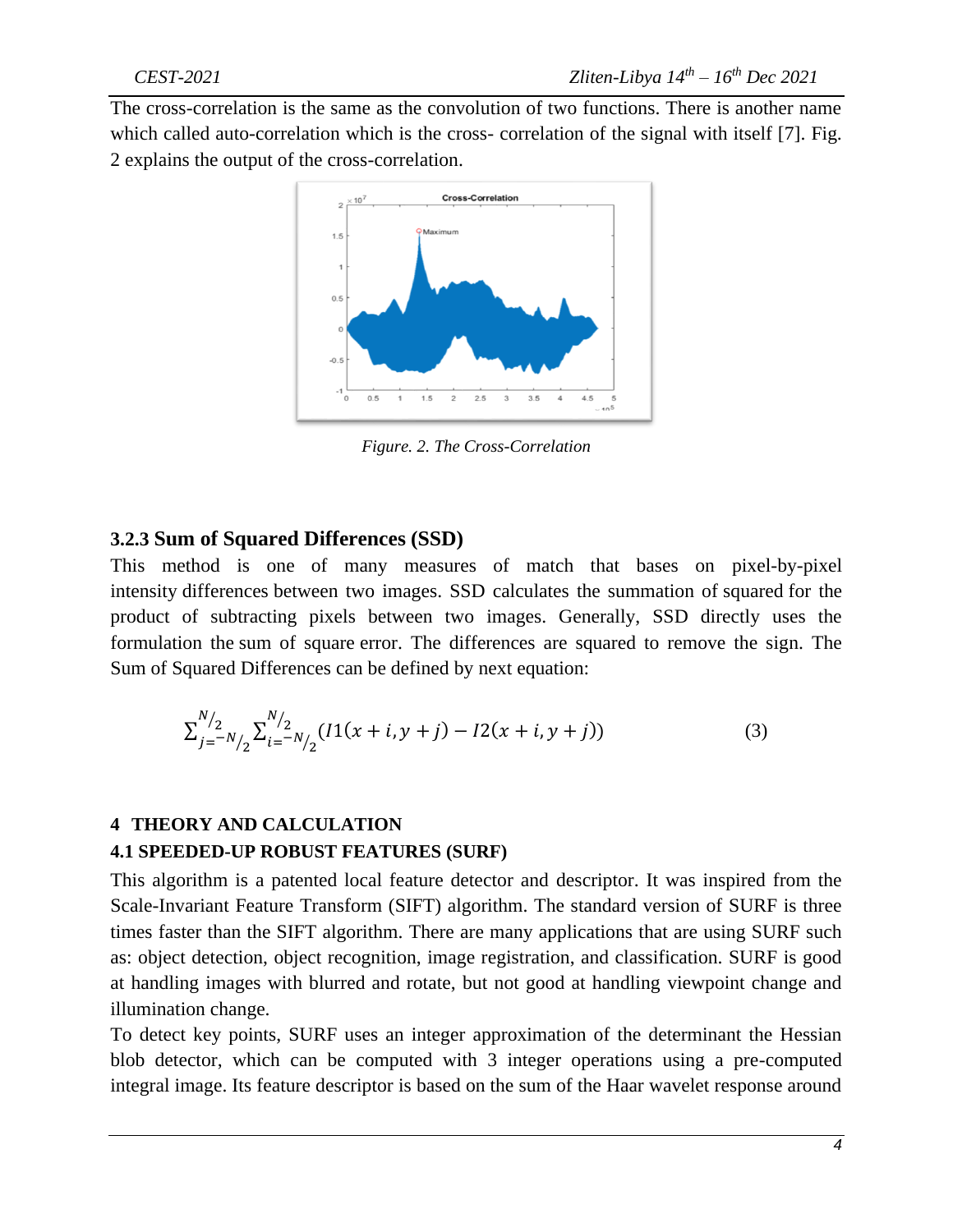the point of interest. Figure 3 describes the SURF algorithm when it deals for interest point matching in two images [\[19\]](#page-9-15).



*Figure .3. SURF interest point matching*

## **4.2 PROPOSED WORK**

In our work, template matching, and the SURF algorithm are used for detecting an object in the field of view. The general block diagram of the proposed system is shown in the figure 4.



*Figure. 4. Block Diagram of the Proposed System*

The proposed system consists of two stages. The first stage is based on applied cross-correlation between a whole image and a template (object of interest). The second stage uses the SURF algorithm between the entire image and the detected object in the first stage to find the best match.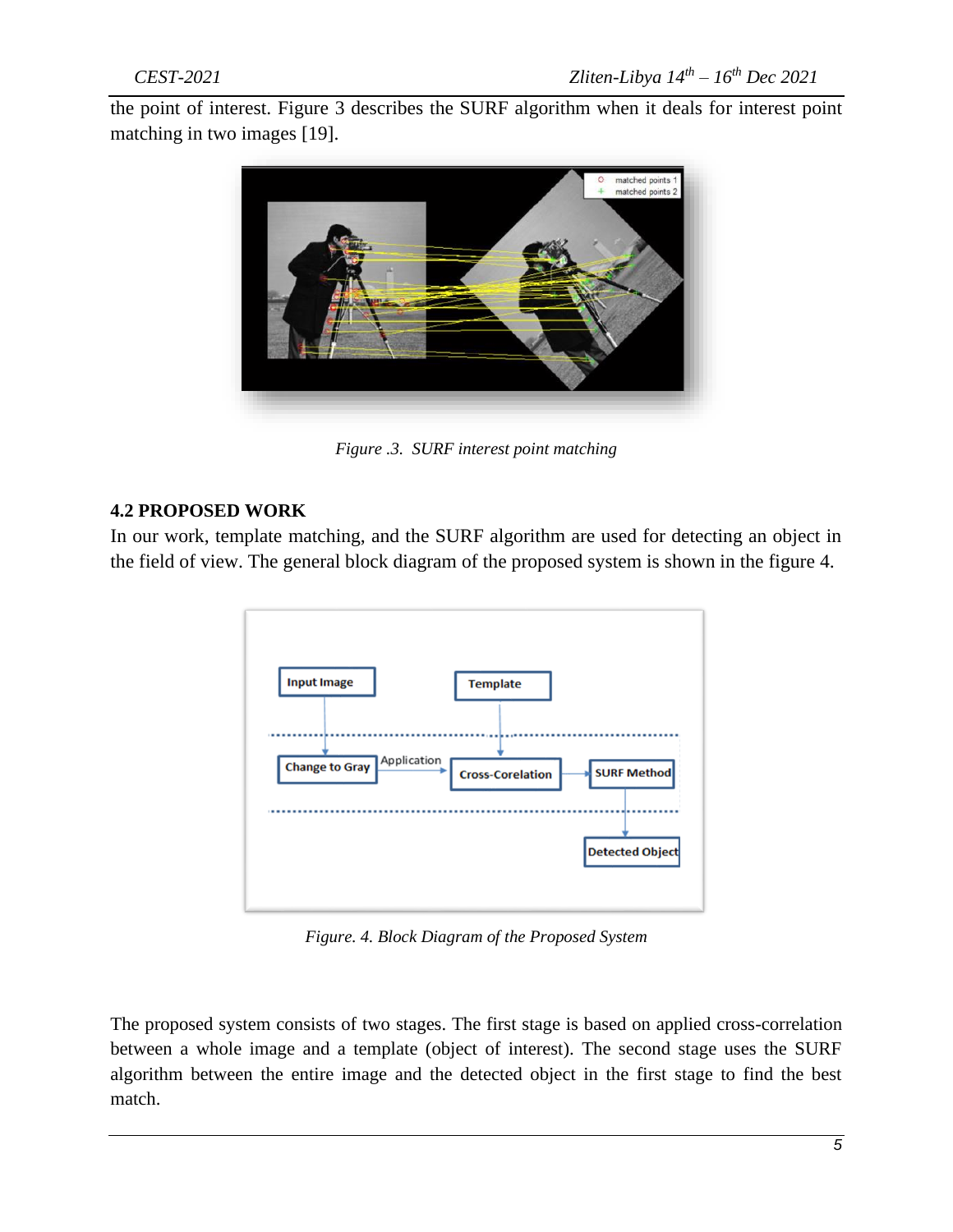### **5 RESULTS AND DISCUSSION**

There are many steps to implement the proposed method, which can be explained by the following points:

#### • **Gray Image**

This step converts a colour image to a gray image. Figure 5 shows an example of an original colour image, and the figure 6 explains the gray scale of the selected original image



*Figure. 5. The Original Image*



*Figure. 6. The Gray Image*

The reason for differentiating such images from any other sort of colour image is that less information needs to be provided for each pixel. In other words, Grayscale images are most used in image processing because smaller data enables developers to do more complex operations in a shorter time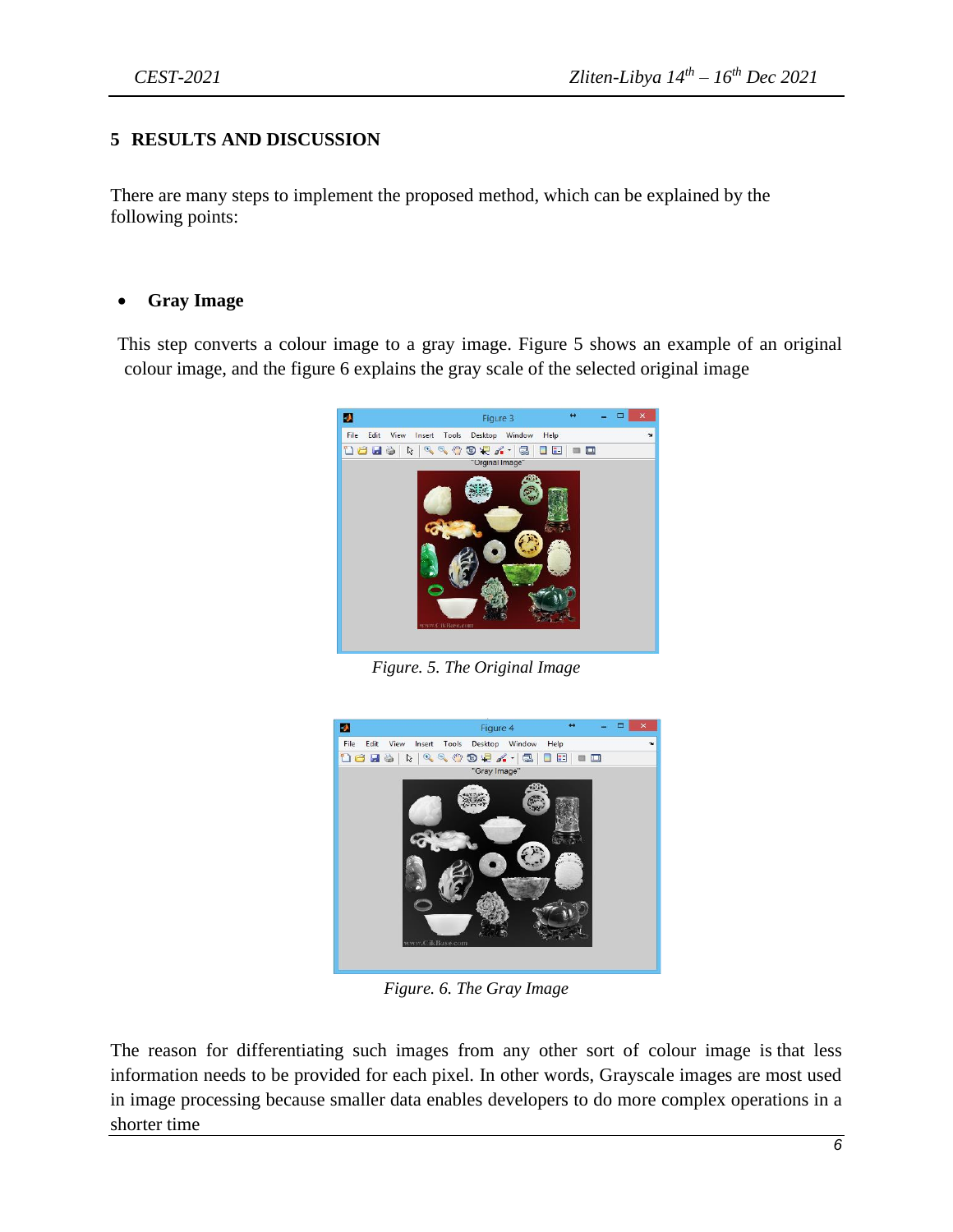#### • **Cross-Correlation**

This part of the experiment gives a similarity measure between the template (Interested object) and any object in the image. The high similarity means the selected template is matching an object in the image with a high degree, as shown in figure 7. In this figure we can conclude the location of the highest match as a spotlight. This spot line indicates to the center of the object that we want to detect [\[5\]](#page-9-1) [\[6\]](#page-9-2).



*Figure.7. Cross-Correlation output*

### • **Bounding–Box**

The bounding box is a rectangular shape that describes the location of the object in the original image, as shown in the next figure (figure 8). There are a variety of use cases for image processing and bounding boxes, such as Self-driving cars, Insurance claims, Agriculture, and Healthcare. Bounding boxes are used in all these areas to train algorithms to identify patterns [\[20\]](#page-9-16).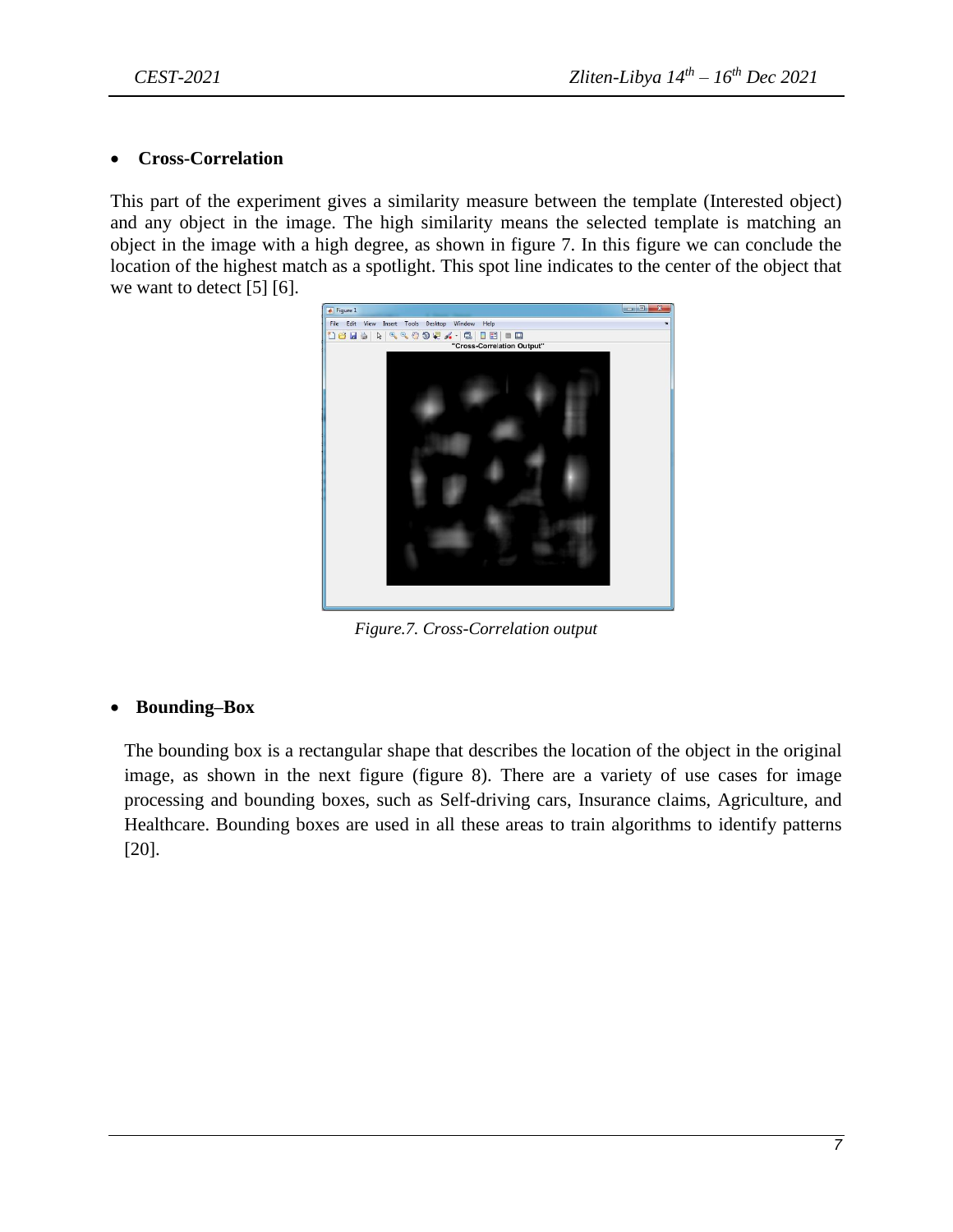

*Figure. 8. The Bounding–Box*

## • **SURF method**

The SURF algorithm provides the method for matching two objects in different images. The object that has many corresponding points with an image means the object that we want to detect. Figure. 9 shows the SURF technique.



 *Figure. 9. The SURF algorithm*

Based on the experimental results, we can say the Template matching method provides efficient solution to find the interest object in the field of view. Moreover, the SURF algorithm provides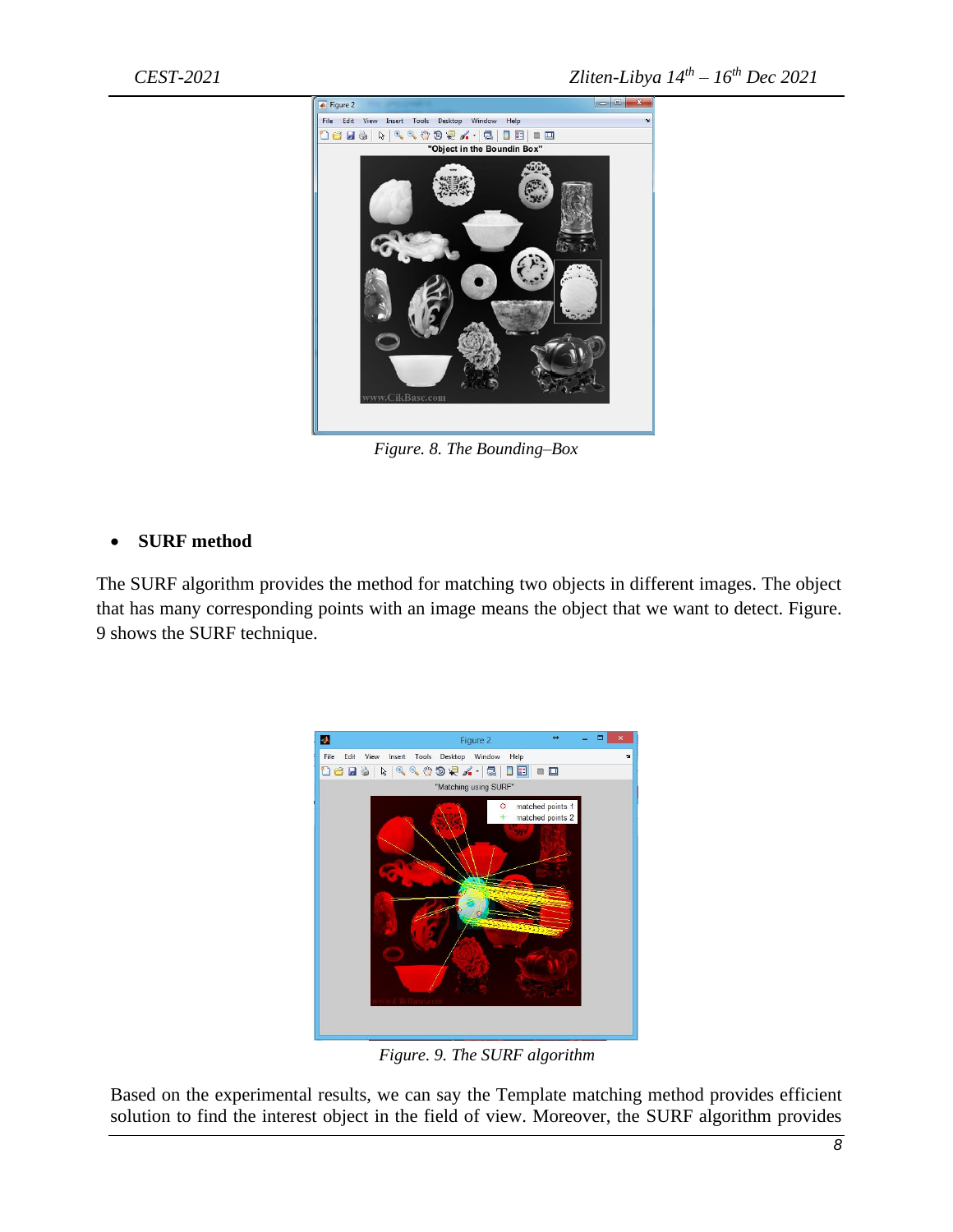good accuracy matching results. Next figure (figure 10) shows the flowchart for SURF Feature detection.



*Figure.10. Flow Chart for SURF Feature Detection*

### **6 CONCLUSIONS**

In this paper, we have presented an object detection system based on a template matching and SURF algorithm. The template matching is simple technique, low complexity, and fast implementation when compare with other technique that using for object detection. Also, the SURF algorithm gives the ability to matching two objects in different images. The SURF algorithm is used to extract the feature points because SURF features are invariant to image translation, scaling, and rotation. Moreover, the results have indicated that the performance of the proposed method is strong efficient. In the future work, the authors intend to extend this work (object detection) in the video image. In addition, using deep learning technique instead the template matching, SURF algorithm in order to get a better result for the object detection.